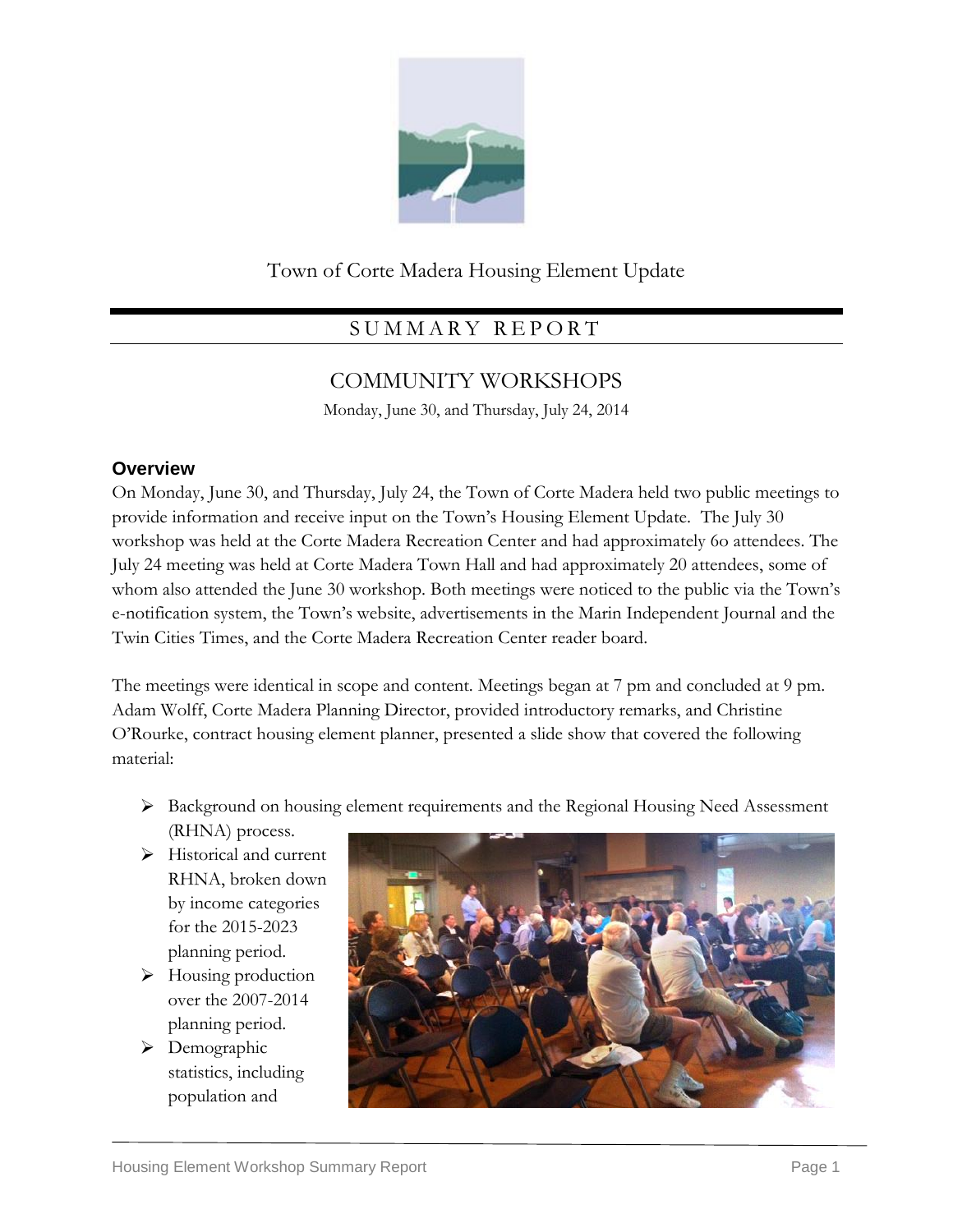employment trends, age group trends, and household types and characteristics.

- $\triangleright$  Current rents and sale prices for housing, and how these prices relate to the various household income categories (very low, low, moderate and above moderate).
- Existing affordable housing in Corte Madera, both rental and ownership.
- $\triangleright$  Strategies to meet the RHNA for the 2015-2023 planning period, including the retention of housing opportunity sites identified in the prior Housing Element, adopted in 2011.

Participants asked questions following the presentation and engaged in a group discussion. Staff posed the following questions to the group:

- $\triangleright$  Are there any additional housing strategies the Town should pursue to meet its affordable housing needs and Regional Housing Needs Allocation (RHNA) requirements?
- Are there other housing issues or concerns that should be addressed?

The agendas, presentations and minutes are available on the Town's website at [http://www.ci.corte](http://www.ci.corte-madera.ca.us/planning/HousingElementUpdate2015-2023.html)[madera.ca.us/planning/HousingElementUpdate2015-2023.html.](http://www.ci.corte-madera.ca.us/planning/HousingElementUpdate2015-2023.html)

### **Summary of Comments and Input**

While concerns were raised about state housing requirements and the accuracy of the RHNA numbers (particularly in the prior cycle), development patterns, and traffic in general, there was a general understanding that meeting the 2015-2023 RHNA requirements would not require endorsing major new housing projects or significant new housing policy. As presented, housing potentially developed through the continued production of second units, the proposed project at 1421 Casa Buena Ave., and the remaining sites identified in the 2007-2014 Housing Element Update would sufficiently meet the Town's RHNA requirements and would not require any rezoning actions.

Discussion related to housing policy and strategies focused on facilitating second units and junior second units as a way to address affordable housing needs and evolving housing demand, while the resulting traffic from any new housing production remained a concern. Participants also noted that the Housing Element Update should address the Town's jobs/housing imbalance and expanding senior population.

![](_page_1_Picture_11.jpeg)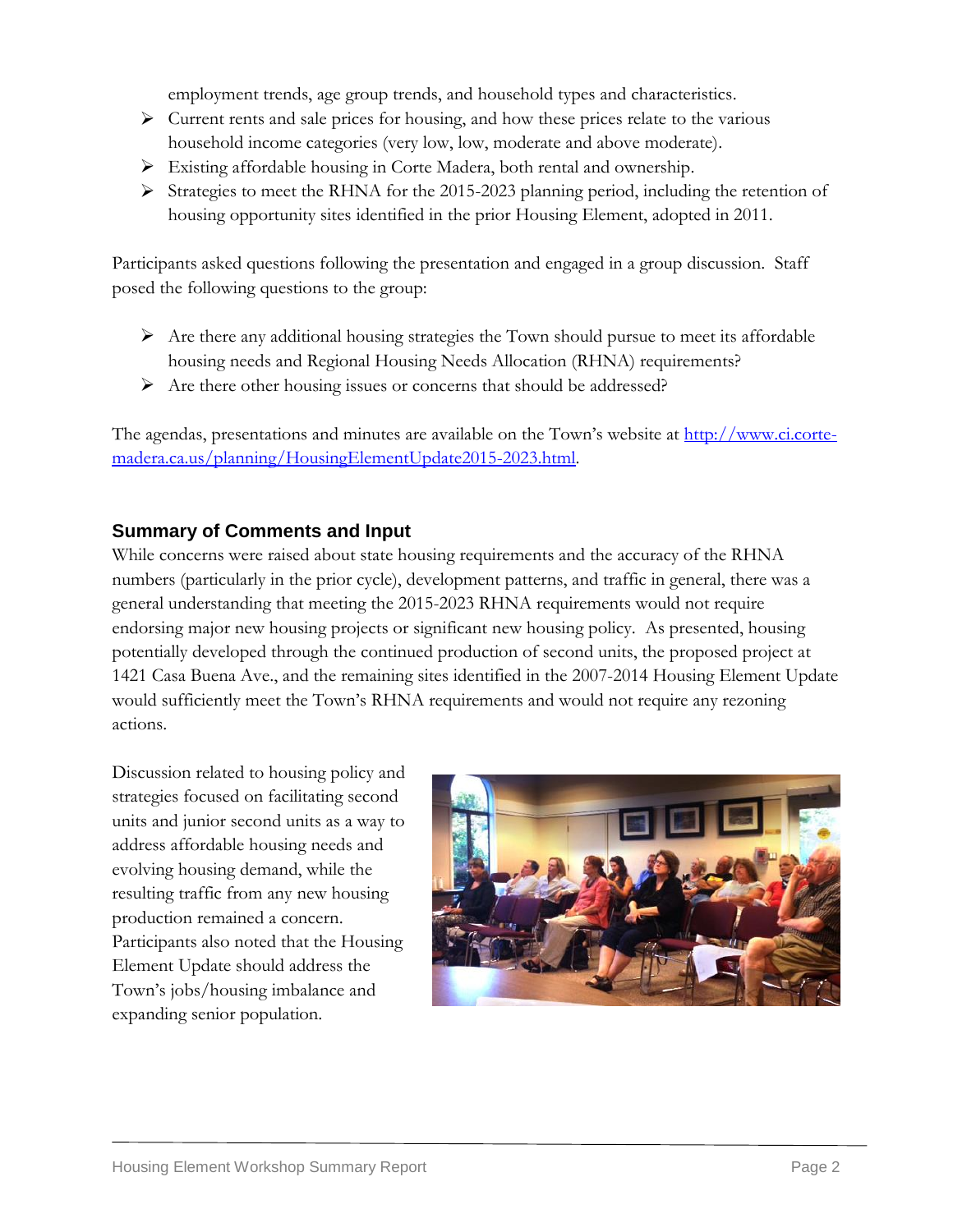## **Comments from Participants**

The following comments were provided both during the meeting and on submitted comment forms and letters.

### **Housing Policy**

- $\triangleright$  Since the Town can meet its RHNA with the existing housing opportunity sites, the Town has a chance to identify priorities people want to see in housing, senior housing and second units.
- $\triangleright$  Provide housing so that people who work in Corte Madera can also live in the community.
- $\triangleright$  Corte Madera has twice as many jobs as housing units. Housing element polices should promote development that addresses the jobs/housing imbalance and reduce commuting.
- Corte Madera's aging population presents both challenges and opportunities for the community. Many are empty nesters, which means a good portion of the already built environment is underutilized and could possibly be converted to second units. The community should also consider adding another senior residential facility, although this would require a larger parcel with enough units to make the project economically feasible.
- $\triangleright$  The housing element should advance sustainability goals, e.g., encourage housing within walking distance of transit and major destinations, and promote home offices and live-work spaces.
- $\triangleright$  Limit future housing density to less than 20 units per acre and two stories. Require new development to include enough low income units to meet RHNA requirements. Require sufficient green space and landscaping to beautify the transition from the street.
- $\triangleright$  The Town should limit the size of units in multifamily developments in order to reduce FAR and require 20% of the units to be affordable.
- $\triangleright$  Do not build housing in environmentally sensitive areas.
- Return to having representation in ABAG and fight for zero regional requirements.

#### **Second Units**

- Allow amnesty for second units and relaxed zoning for second units.
- Consider traffic impacts if second units are allowed in certain neighborhoods.
- $\triangleright$  Adopt an ordinance to allow junior second units which would create a less expensive, more energy-efficient and less intrusive housing option for the community. Several participants supported the concept of junior second units, while others were concerned about traffic and parking impacts.
- $\triangleright$  Fees for second units are very high and keep property owners from adding second units to their homes. Consider reducing building permit and development fees.
- Consider Town subsidies for low-income second units.
- $\triangleright$  Rental income generated from second units can make it possible for homeowners to keep their homes.
- Rely on second units to meet RHNA requirements and take the Wornum Drive Extension parcel off the list of housing opportunity sites.
- Encourage property owners to divide their large homes into duplexes.